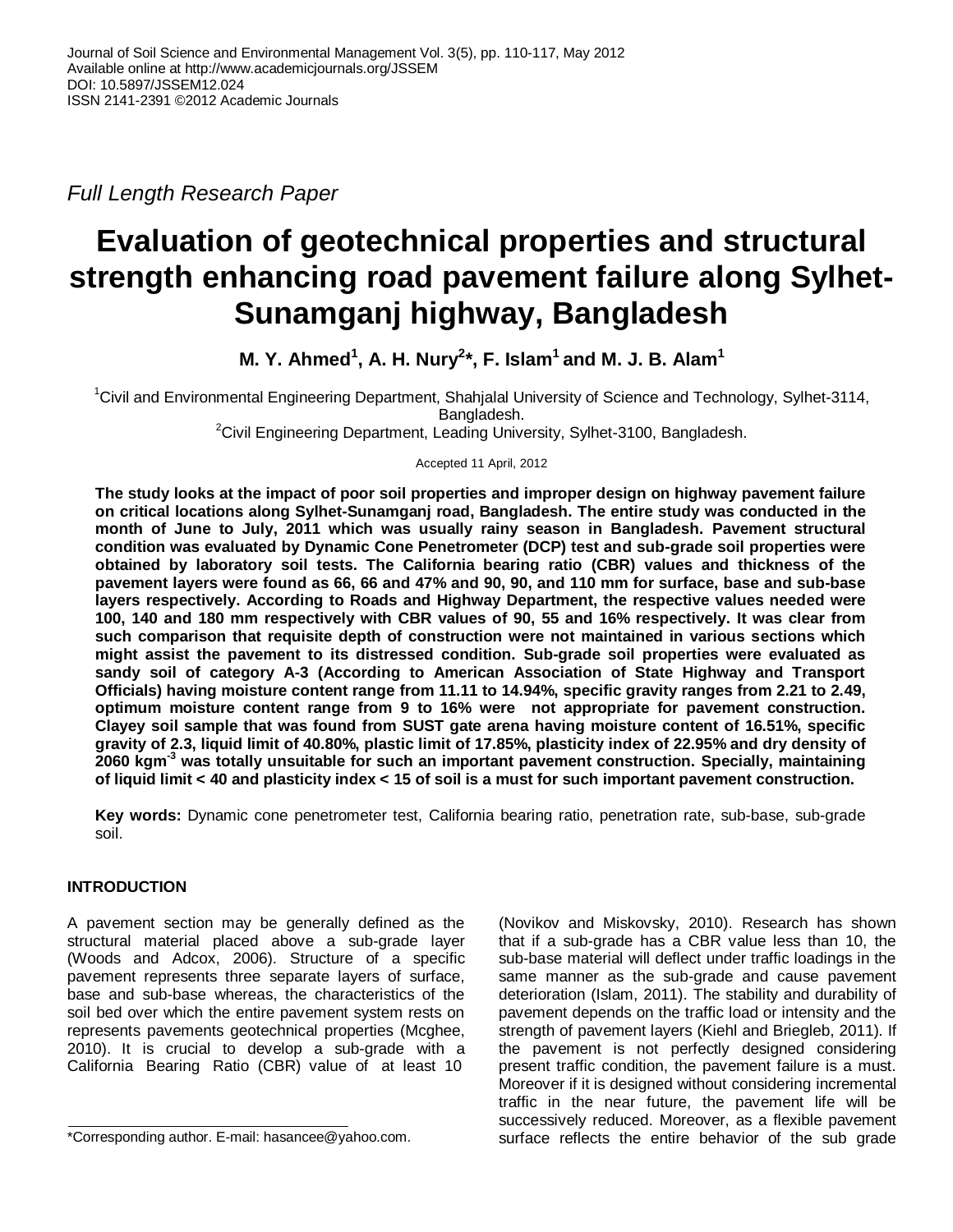

**Figure 1.** DCP-CBR relationship.

layer, it thereby, emphasizes more attention on making the soil sub-grade of superior soil properties. In previous research, it was discovered that roads failed due to the following reasons:

1. Inadequacies in pavement structural design (Ogundipe and Olumide, 2012).

2. Poor sub-grade soil properties (Talukder, 2009).

3. Insufficient pavement drainage (Miller and Bellinger, 2003).

4. Effect of seasonal fluctuations of temperature over base course aggregates (Sarsam, 2010).

5. Poor visco-elastic properties of asphalt binder (Nahid, 2011).

As pavement failure characterized with all types of distresses like cracks, ruts, potholes, raveling etc never happens only due to one reason, thereby this research tries to examine the structural condition with geotechnical properties of the materials at failed section of the road. Obtained results are also compared with the RHD design guidelines of that specific pavement.

## **METHODOLOGY**

The DCP is an instrument designed for the rapid *in-situ* measurement of the structural properties of the existing road pavements constructed with unbound materials (Russell et al., 2004). It was also used for determining the *in-situ* CBR value of compacted soil sub-grade beneath the existing road pavement (Figure 1). The DCP consists of a cone fixed to the bottom of a tall vertical rod. The output of the DCP test is a penetration rate (PR), expressed in mm (inches) per blow which is related to the strength of the material, as measured by the CBR as follows:

 $log_{10}$  (CBR) = -0.5777  $log_{10}$  (DCP) + 2.1596 where, R<sup>2</sup> = 0.9913 and  $CBR = F (DCP)$ 

The field data is reduced in terms of penetration versus corresponding number of blows. The number of blows then plotted horizontally along the x-axis and the penetration reading plotted vertically along the y-axis (Figure 2). Depending on the pavement structure and environmental condition, the plot is divided into "best fit" straight lines. The corresponding thicknesses of pavement layers were then obtained using the curves for respective traffic volume (Woods and Adcox, 2006).

## **DCP VALUE OF THE STUDY AREA**

The DCP test was conducted at three locations arbitrarily named 5th, 6th and 7th kilometers (Figure 2). The penetration values of 10 blows interval were measured to evaluate the DCP value at different longitudinal distances of Sylhet-Sunamganj highway. In order to evaluate the DCP Values at different layers of the road section and the slope or best fitted curve of the different layers were determined based on maximum regression coefficient. DCP test was performed at the most deteriorated portion of the Sylhet-Sunamganj highway at 5th, 6th and 7th kilometer chainage from Sylhet in order to evaluate the actual strength of pavement which might got the responsibility of pavement deterioration (Figure 3). All the following Figures 4, 5 and 6 have shown the DCP test results at different longitudinal sections.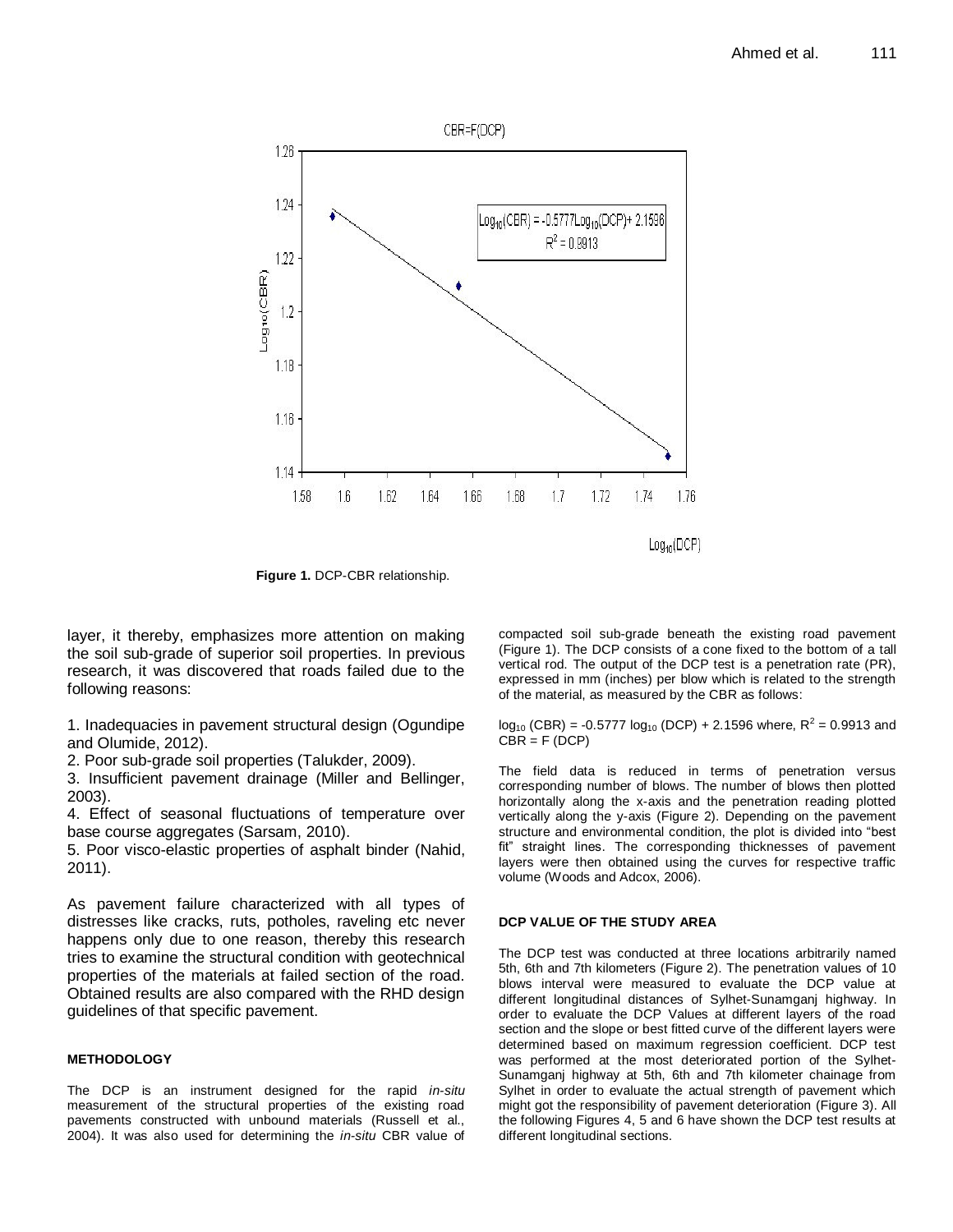

**Figure 2.** CBR-depth relationship.



**Figure 3.** Map and road network of the study area [\(www.rhd.gov.bd\)](http://www.rhd.gov.bd/).

In Figure 4, the x-axis represents the cumulative numbers of blows and y-axis represents the cumulative penetration in mm. Cumulative numbers of blows were taken up to 150 blows. Cumulative penetration was measured by scale per 10 blow intervals. The first, second and third layer indicates surface, base and sub-base layer respectively. DCP was measured on the basis of maximum regression coefficient. It was seen that regression

coefficient for first five data was found to be 0.985 and the DCP value from the slope of the curve was found to be 1.39 and the thickness was 78 mm for this layer. In Figure 4, it was seen that the regression coefficient was increasing as we penetrate deeper and deeper.

The regression coefficient was first lower and then became higher and higher again. Again, DCP was first lower and it became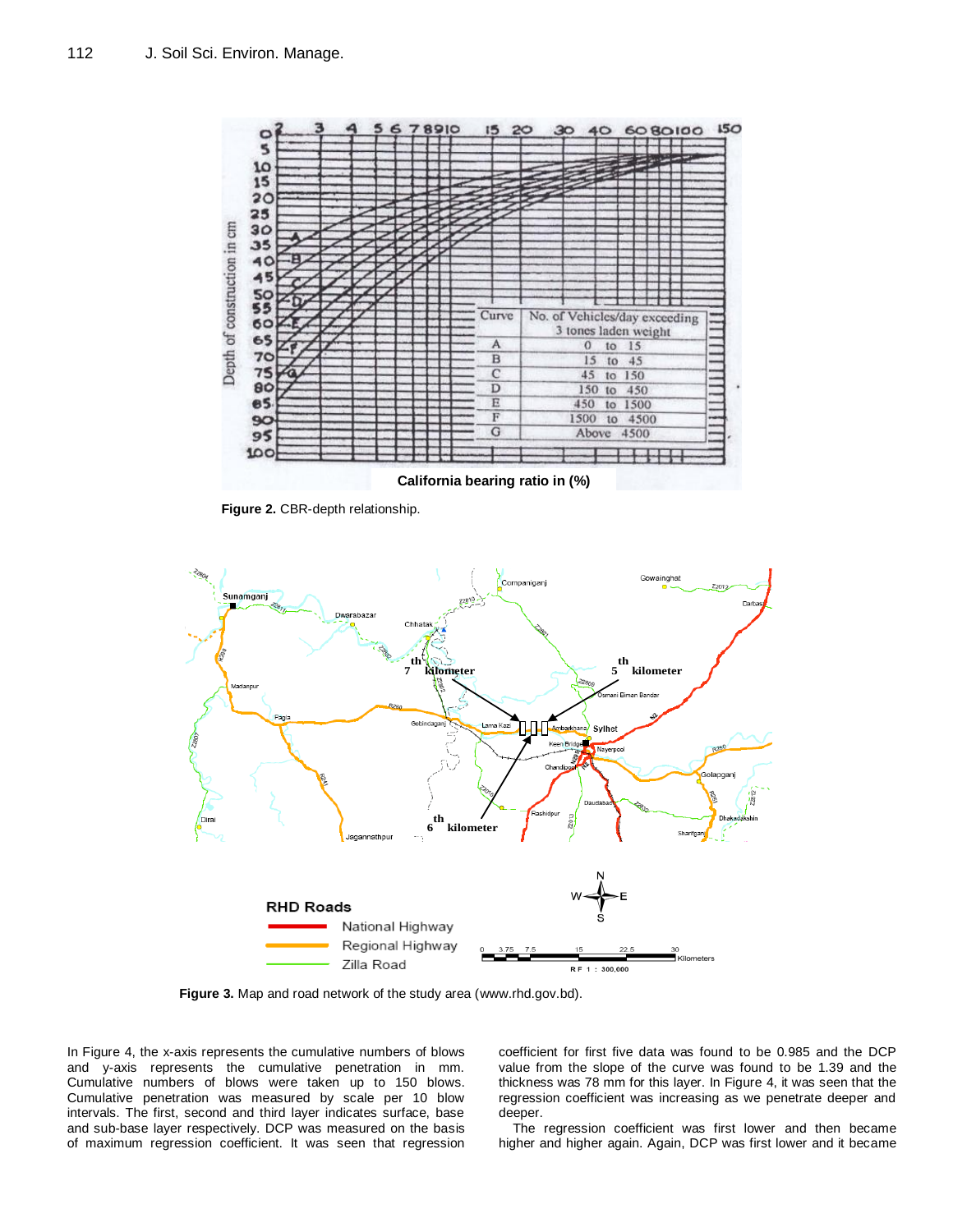

**Figure 4.** DCP test result at 5th kilometer.



**Figure 5.** DCP test result at 6th kilometer.

higher and higher again. The explanation of this regression coefficient was related with the deviation of data. High scatter data means lower regression. So, data for first layer was more scattered than the second and third layer respectively. This represents a certain deviation that occurred in the case of the surface layer. As we know, the surface layer is harder than the base layer as well as base layer was softer than the sub-base layer but in the case of Figure 4, the sub-base layer penetration at 150 blows was 409 mm which was quite extraordinary. Such an extensive penetration represents the sub-base layer condition was really bad at that specific section.

The DCP values of Figures 5 and 6 were quite promising for the three separate layers. The DCP was first higher, and then lower and again higher where regression coefficient was first higher, then lower and again higher for surface, base and sub-base respectively.

The strength of specific pavement layers were depended upon the density of the material and the gradation of the particle sizes.

Each and every layer has its own constituents to perform their respective roles during operation. The sub-grade layer over which the entire pavement system rests on, also need to be compacted enough in accordance to load that seems to be applied.

#### **SOIL PROPERTIES EVALUATION**

The sub grade soil (disturbed samples) for several tests was collected at three locations along the highway. Some of the samples were sealed in polythene bags to preserve the *in-situ* condition of the soil. The samples were labeled A to C: 1) Sample A: Surma Gate (in front of British-American Tobacco office), 2) Sample B: Shahjalal University of Science and Technology entrance gate and, 3) Sample C: Tuker Bazar (in front of Bazar mosque). In order to find out basic characteristics of the soil type, soil samples were subjected to the following tests: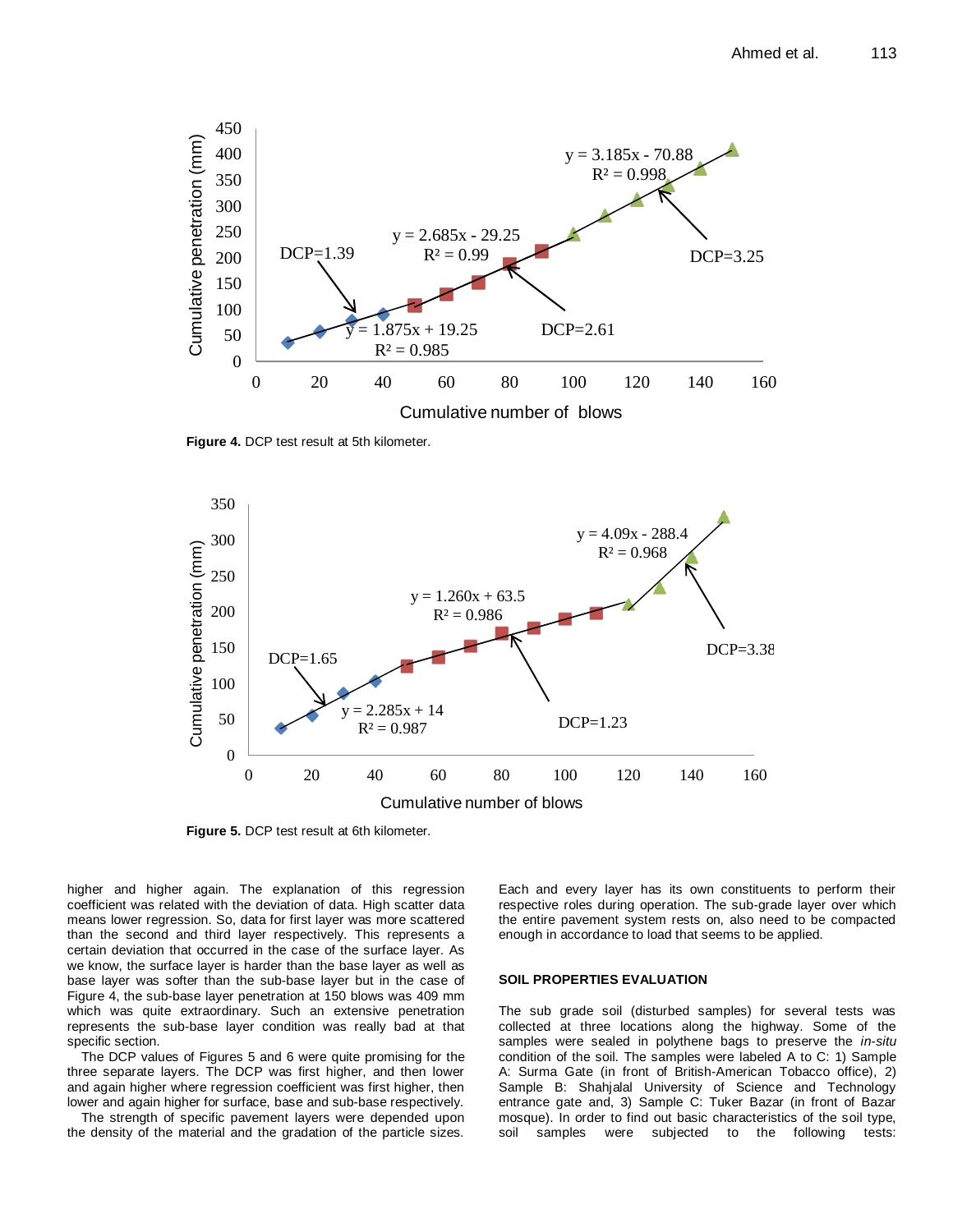

**Figure 6.** DCP test result at 7th kilometer.



**Figure 7.** Pavement system with respective CBR values.<br> **Figure 7.** Pavement system with respective CBR values.

- 1. Mechanical sieve analysis.
- 2. Specific gravity.
- 3. Moisture content.
- 4. Compaction test.
- 5. Atterberg's limit.

The tests named mechanical sieve analysis, specific gravity, moisture content, compaction test was done in accordance with BS1377 (1990). Since sandy soil was the main type of soil found,

Atterberg limit test was not applicable in this case (Figure 7).

## **RESULTS AND DISCUSSION**

The DCP values of 6th and 7th kilometer were quite promising rather than the 5th kilometer where excessive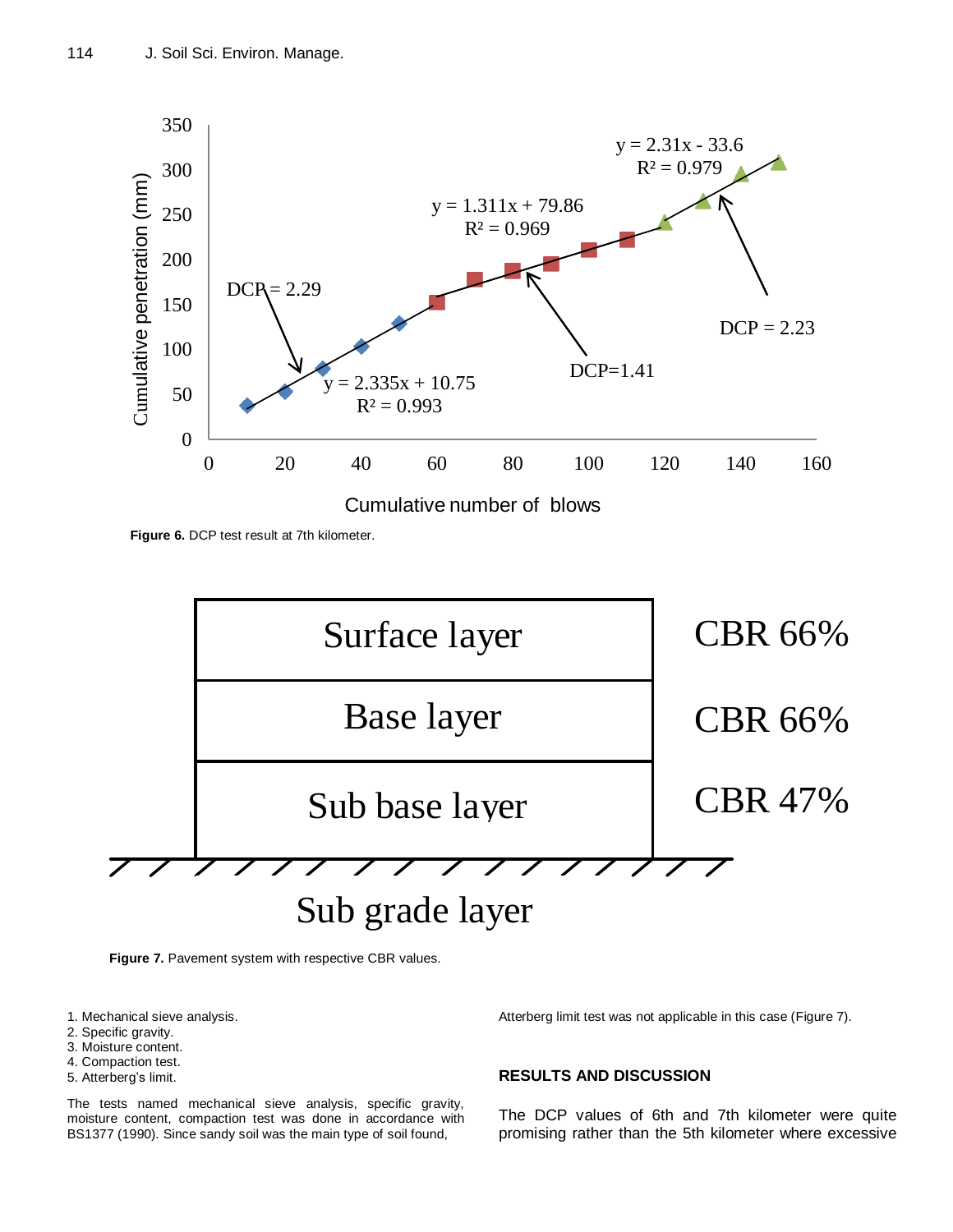| <b>Table 1.</b> DCP test result of 5th kilometer. |  |  |  |
|---------------------------------------------------|--|--|--|
|---------------------------------------------------|--|--|--|

| No. of layer     | Thickness of layer(mm) | DCP (mm/blow) | <b>CBR (%)</b> |
|------------------|------------------------|---------------|----------------|
| First (surface)  | 78.                    | 1.39          | 78.            |
| Second (base)    | 105                    | 2.61          | 50             |
| Third (sub base) | 116                    | 3.25          | 44             |

#### **Table 2.** DCP test result of 6th kilometer.

| No. of layer     | Thickness of layer (mm) | DCP (mm/blow) | <b>CBR (%)</b> |
|------------------|-------------------------|---------------|----------------|
| First (surface)  | 88                      | 1.65          | 68             |
| Second (base)    | 82                      | 1.23          | 74             |
| Third (sub base) | 120                     | 3.38          | 42             |

#### **Table 3.** DCP test result of 7th kilometer.

| Thickness of layer (mm)<br>No. of layer |     | DCP (mm/blow) | <b>CBR (%)</b> |
|-----------------------------------------|-----|---------------|----------------|
| First (surface)                         | 100 | 2.29          | 52             |
| Second (base)                           | 79  | 1.41          | 75             |
| Third (sub base)                        | 97  | 2.23          | 55             |

**Table 4.** Average DCP test result.

| No. of layer     | Thickness of layer (mm) | <b>CBR (%)</b> |
|------------------|-------------------------|----------------|
| First (surface)  | 90                      | 66             |
| Second (base)    | 90                      | 66             |
| Third (sub base) | 110                     |                |

**Table 5.** Comparison of results between RHD design guideline and study findings.

|                  | Recommended thickness (mm) | <b>Recommended CBR (%)</b> | <b>Existing thickness (mm)</b> | <b>Existing CBR (%)</b> |
|------------------|----------------------------|----------------------------|--------------------------------|-------------------------|
| No. of layers    | <b>According to RHD</b>    | <b>According to RHD</b>    | <b>According to DCP</b>        | <b>According to DCP</b> |
| First (surface)  | 100                        | 90                         | 90                             | 66                      |
| Second (base)    | 140                        | 55                         | 90                             | 66                      |
| Third (sub base) | 180                        | 16                         | 110                            | 47                      |

penetration was found at the sub-base layer, which might indicate that the sub-base layer condition at 5th kilometer section was not good. Tables 1 to 5, showed the DCP values and their corresponding CBR values. In Table 4, all results were found by averaging the above data. Table 5 shows and proves the inadequate design of the pavement where requisite depth and CBR values were not maintained during construction. Table 6 shows the summary of all the soil test results. The values represent the average of the three replicates of each sample tested.

#### **Mechanical sieve analysis**

American Association of State Highway and Transportation Official (AASHTO) classification of soils shows that samples A, B and C falls within A-3 indicating they are fine sand.

## **Moisture content**

As shown in Table 6, the moisture content ranges from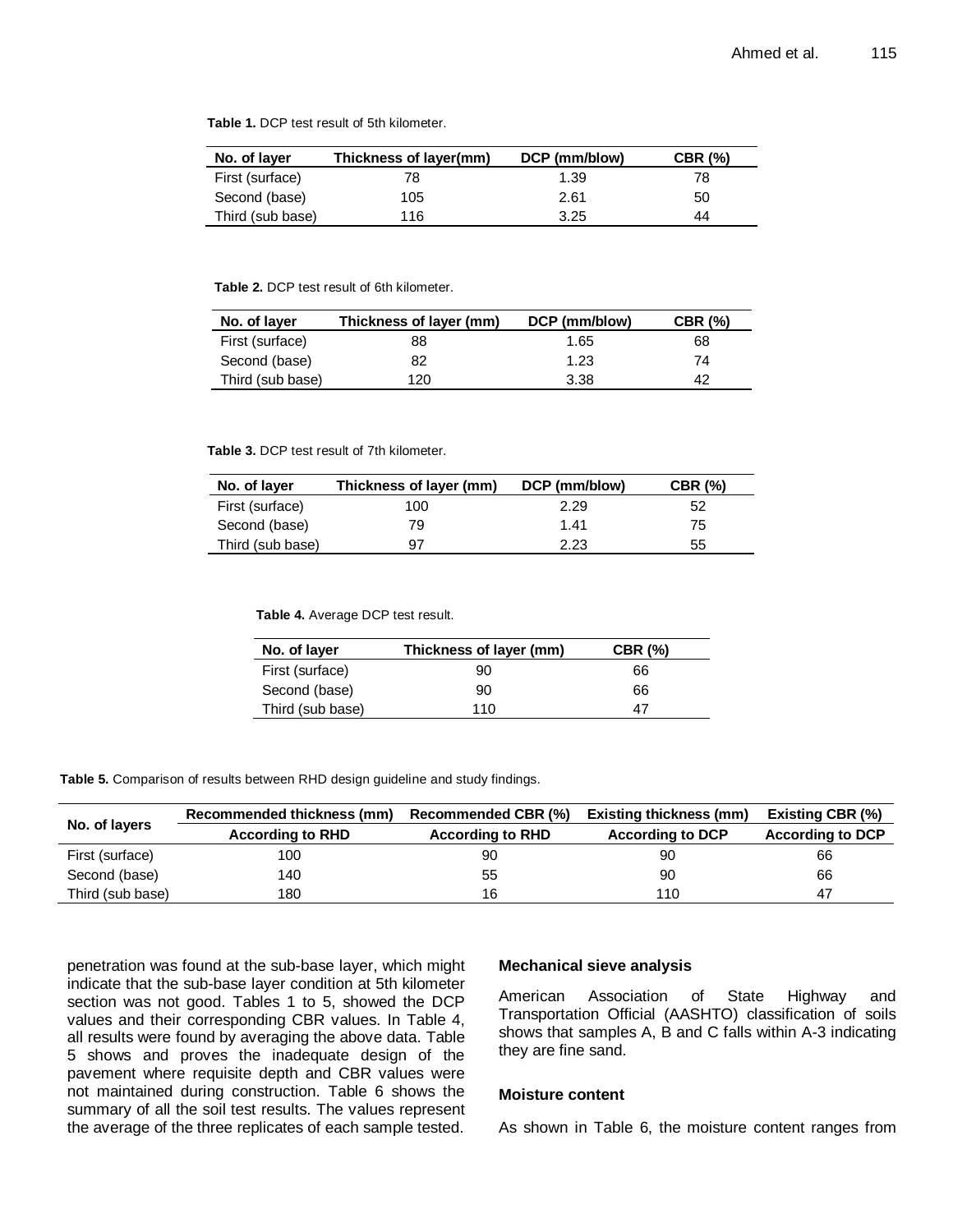| Test                                     | Sample A | Sample B  | Sample C  |
|------------------------------------------|----------|-----------|-----------|
| Natural moisture content (%)             | 11.1     | 14.94     | 14.28     |
| Specific gravity                         | 2.49     | 2.21      | 2.21      |
| Liquid limit (LL) (%)                    | NP       | <b>NP</b> | <b>NP</b> |
| Plastic limit (PL) (%)                   | NP       | <b>NP</b> | <b>NP</b> |
| Plasticity index (PI) (%)                | NP       | <b>NP</b> | <b>NP</b> |
| Linear shrinkage (%)                     | NP       | <b>NP</b> | <b>NP</b> |
| Bulk dry density (kgm <sup>-3</sup> )    | 2000     | 1938      | 1909      |
| Maximum dry density (kgm <sup>-3</sup> ) | 1800     | 1690      | 1670      |
| Optimum moisture content (%)             | 16.5     | 9         | 12        |

**Table 6.** Soil sample test result.

**Table 7.** Characteristics found for clayey soil at SUST gate.

| <b>Tests</b> | Sieve       | Moisture | Specific | Liauid    | <b>Plastic</b> | <b>Plasticity</b> | Dry density |
|--------------|-------------|----------|----------|-----------|----------------|-------------------|-------------|
|              | analysis    | content  | aravity  | limit (%) | limit (%)      | index $(\%)$      | $(kgm-3)$   |
| Result       | Type-clayey | 16.51    |          | 40.80     | 17.85          | 22.95             | 2060        |

11.11 to 14.94%. These were considered adequate.

#### **Specific gravity**

The values of specific gravity of three samples are shown in Table 6. They are considered appropriate for subgrade, sub-base and base course materials.

## **Compaction characteristics**

As shown in Table 6, maximum dry density (MDD) and optimum moisture content (OMC) of the samples range from 1670 to 1800 kgm $^3$  and 9 to 16.5%. These values are not perfect specifically for sandy soils as evaluated while at 100% of the MDD and OMC are attained during field compaction ranges from 6 to 10%.

## **Atterberg limit**

In case of sandy soil, Atterberg limits are not present. But whenever the soil is near, SUST gate were excavated for re-construction of the road which was the most deteriorated portion of the entire road and the soil type was found as clayey with the following properties given in Table 7. Table 6 represents the quality of the soil which may never be considered to fulfill the requirements for a well graded sub-grade layer which is a must for a pavement of good performance.

## **Conclusion**

From the study, it was discovered that such current

deteriorated condition of such a vital road happened due to inappropriate design of the pavement or poor geotechnical properties of sub-base and sub-grade soil or other reasons like improper drainage and improper maintenance treatments etc. It was clear from this study that, appropriate thickness of different layers was not given considering the importance of that road.

Thicknesses of surface, base and sub-base were 90, 90 and 110 mm with relative CBR values of 66, 66 and 47% was measured by the DCP test. According to Roads and Highway Department, the respective values needed were 100, 140 and 180 mm with CBR values of 90, 55 and 16% respectively. It was clear from such comparison that requisite depth of construction were not maintained in various sections which might assist the pavement to its distressed condition. The impact of soil properties behind such a pavement failure was tried found out through various tests like mechanical sieve analysis, moisture content determination, specific gravity determination and compaction test etc. The soil characteristics like moisture content ranged from 11.11 to 14.94%, specific gravity range from 2.21 to 2.49, maximum dry density range from 1670 to 1800 kgm<sup>3</sup> and optimum moisture content ranging from 9 to 16.5% were really not appropriate for pavement construction. Clayey soil sample that was found from SUST gate arena having moisture content 16.51%, specific gravity 2.3, liquid limit 40.80%, plastic limit 17.85%, plasticity index 22.95% and dry density 2060 kgm $<sup>3</sup>$  was totally unsuitable for such an important</sup> pavement construction, where, maintaining of LL< 40 and PI < 15 is a must. Moreover, road side soil was sandy type, whereas sub-grade soil at SUST gate pavement section was clayey type. Such an inconsistency between road side soil and sub-grade soil might get an impact on sub-surface drainage system and might enhance the